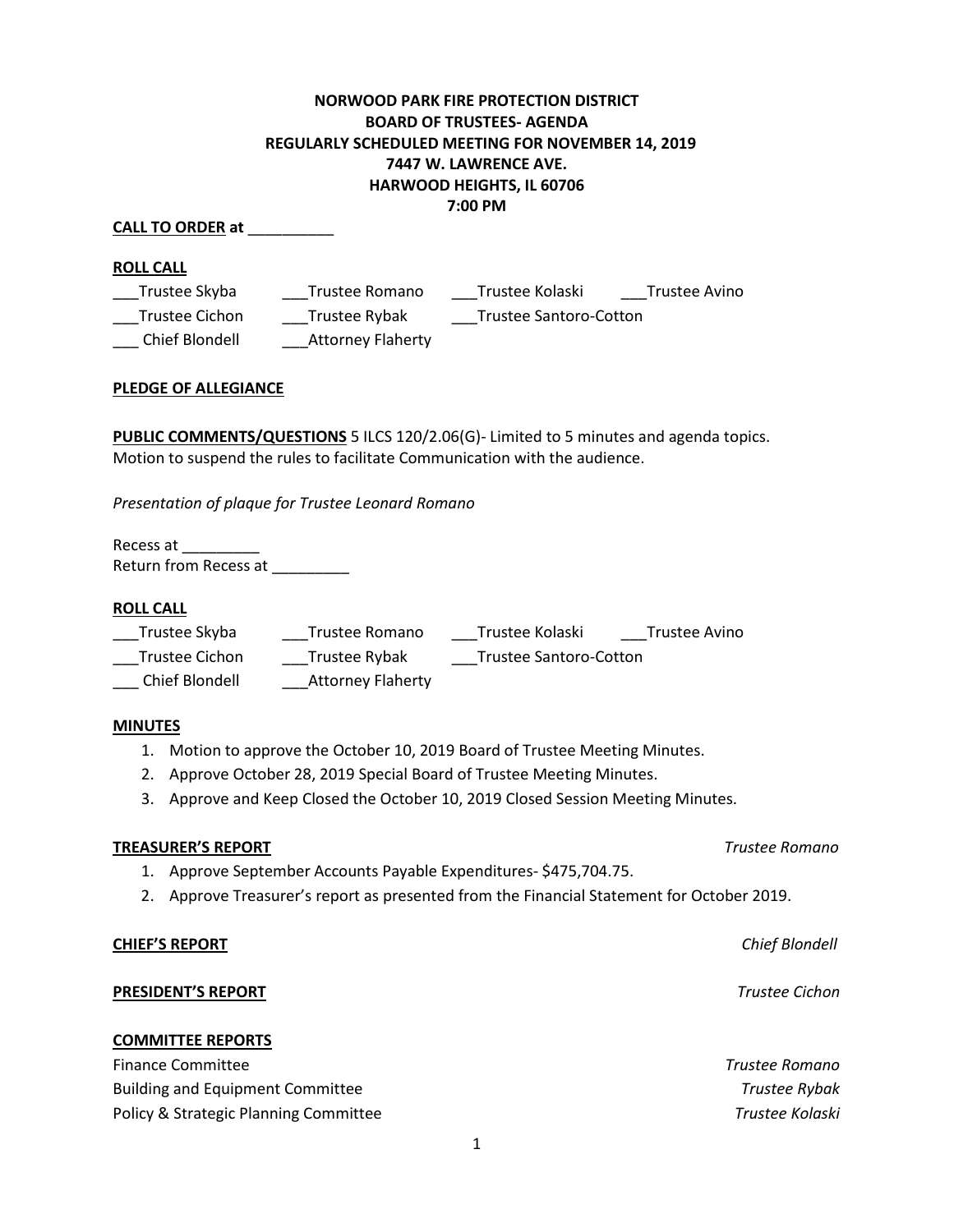## **ATTORNEY REPORT** *Attorney Flaherty*

## **OLD BUSINESS**

*Review, discuss, and/or take action on matters relative on the following:*

### **NEW BUSINESS**

*Review, discuss, and/or take action on matters relative on the following:*

- 1. Motion to pass and approve Ordinance #19-5, the Norwood Park Fire Protection District 2019 Tax Levy.
- 2. Motion to pass and approve Ordinance #19-6, an Ordinance giving Cook County Clerk direction related to the 2019 Tax Levy.
- 3. Motion to approve Lauterbach and Amen to provide semi-monthly payroll services, quarterly and annual payroll tax returns including W2s to the Norwood Park Fire Protection District effective January 1, 2020 at a cost of \$265.00 a month and one-time set-up fee of \$500. There will be a 2% increase in subsequent years unless a change in service.
- 4. Motion to approve the renewal for Workers Compensation through Illinois Public Risk Fund, effective January 1, 2020 through January 1, 2021, at an estimated cost of \$168,811.00.
- 5. Motion to approve Fixed Energy Agreement with Direct Energy Business, LLC for a 12-month or 24-month period, at a rate of 0.07199 per KWh. Agreement would take effect October 2020.
- 6. Motion to approve Fixed Gas Energy Agreement with Santana Energy Services, for a 12-month or 24-month period, at a rate of 0.34990 per therm. Agreement would take effect July 2020.
- 7. Motion to approve the purchase of a Lucas-3, v3.1 Chest Compression System at a cost of \$14,569.95 and another \$1,224.00 for the 4-year on-site preventative maintenance from Stryker.
- 8. Motion to approve the purchase of a Skyjack Self Propelled Scissor-Lift from National Lift Truck, Inc. at a cost not to exceed \$12,000.00 (of which monies from the IPRF Grant will be used to pay).
- 9. Motion to approve a cost not to exceed \$5,000 to outfit Squad 110 (the 2019 F-250 CL 4x4) with lights from Koda Auto Electronics and graphics from a company to be determined.